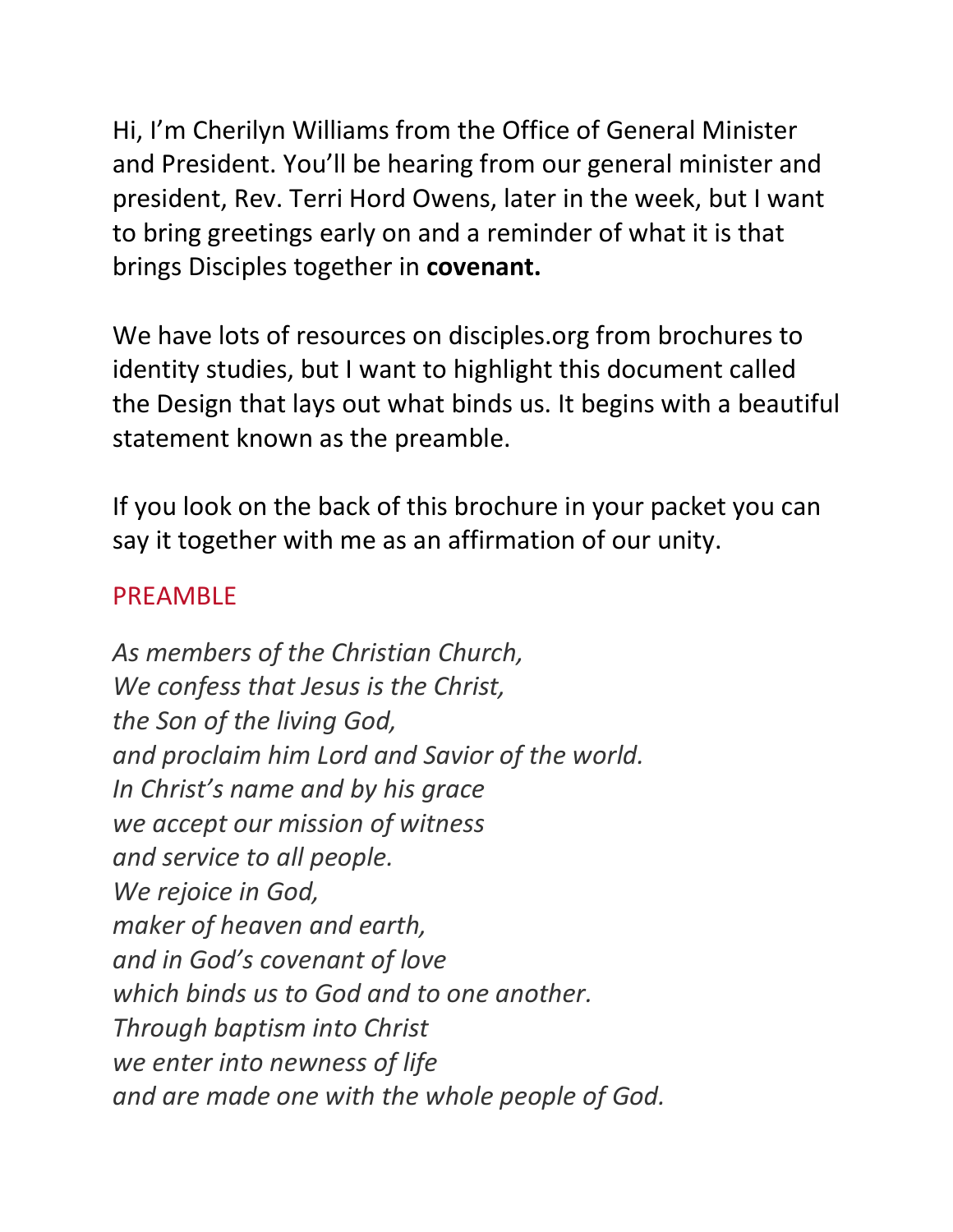*In the communion of the Holy Spirit we are joined together in discipleship and in obedience to Christ. At the Table of the Lord we celebrate with thanksgiving the saving acts and presence of Christ. Within the universal church we receive the gift of ministry and the light of scripture. In the bonds of Christian faith we yield ourselves to God that we may serve the One whose kingdom has no end. Blessing, glory, and honor be to God forever. Amen.*

This covenant we share is manifested is so many ways.

We work together as local faith communities, as regions and in general ministries and gatherings, three expressions of our call to be Church.

We support one another in covenantal bonds through giving of time and talents through participation in the work of the general Church across the United States and Canada and indeed the globe, through participation in the life of our regions and our local congregations.